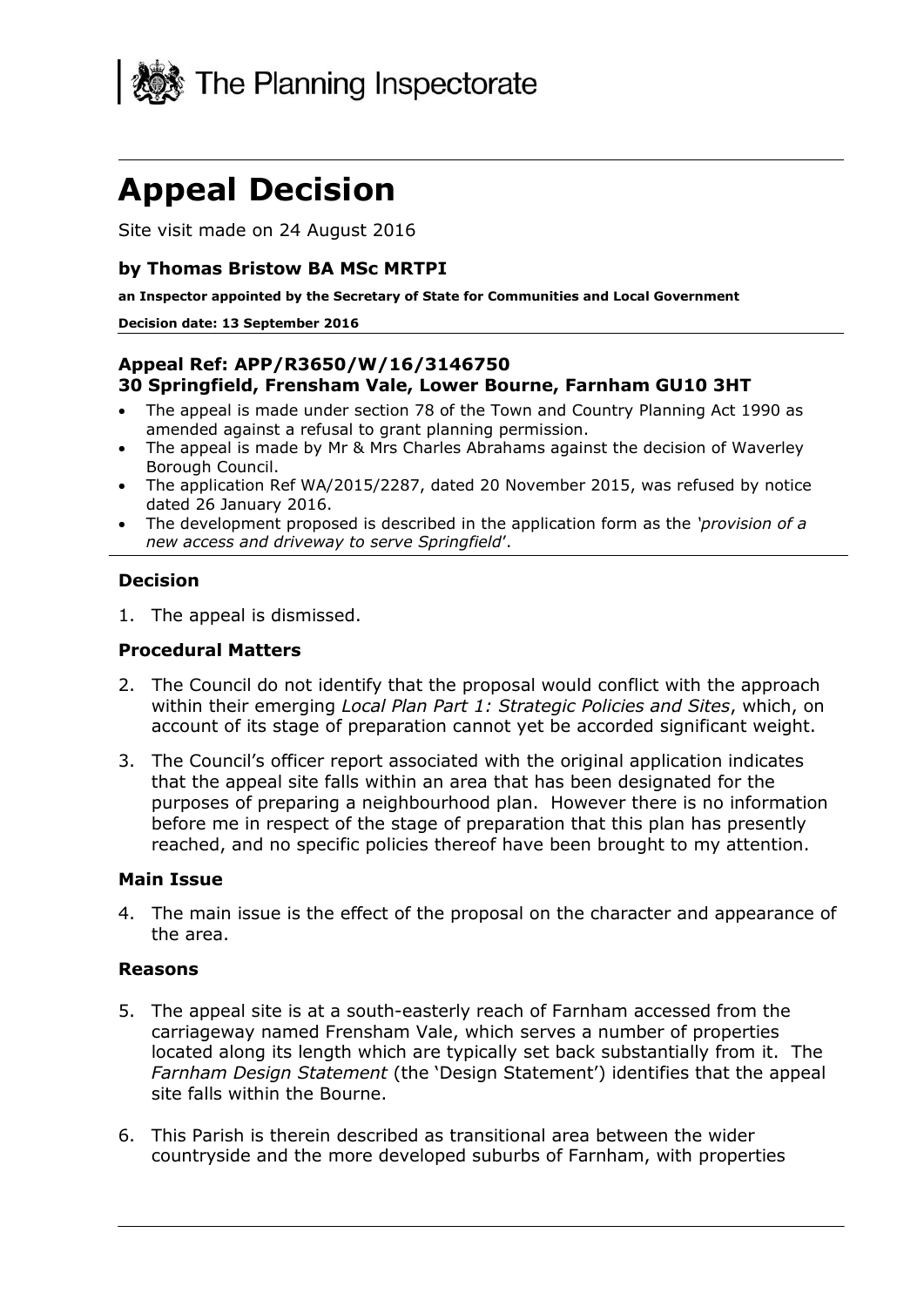commonly set within spacious plots. It continues that '*what is special is the amount of greenery around houses*', and that '*trees and hedges are an essential feature of the Bourne*'.

- 7. Mature trees and established vegetation bound both the appeal site and Frensham Vale for the most part. The presence of such natural features, alongside the absence of dedicated walkways and lighting along the length of Frensham Vale, lends the area a semi-rural character reflecting the characteristics of the Bourne identified within the Design Statement.
- 8. Although there are some gaps within the trees and hedges bounding Frensham Vale to allow for accesses to properties, these are significantly more common to the south of the carriageway rather than to the north (as is the location of the appeal site). Indeed the opposite sides of Frensham Vale in this location appeared to me to have markedly different characteristics.
- 9. The area to the south is characterised by a broadly regular pattern of comparatively modern detached properties of similar size set in similar rectilinear plots. Properties to the north exhibit greater variety in size, many appear to be historic, and associated plots tend to me more spacious and irregularly shaped. It further appeared to me that vehicular accesses to properties to the north of Frensham Vale are chiefly historic features of the area. $^{\rm 1}$
- 10. Notwithstanding that the Council's officer report associated with the original application describes the site as falling within the 'developed area' of Farnham, on account of its natural semi-rural character in my view the appeal site is clearly experienced more as part of the surrounding countryside than as an element of the built form of Farnham.
- 11. No 30 Frensham Vale, also named 'Springfield' and thus referred to hereafter, is a grand historic property set in extensive grounds at a significant distance from the carriageway. The land between the elevation of Springfield facing Frensham Vale is in part laid out as formal gardens and in part open and largely level land laid to grass. $2$
- 12. There is a dense bank of trees and low lying vegetation between the grounds of Springfield and the carriageway, culverted Frensham Vale Stream, and grass verge. Broadly central within this bank of trees is a clearing, through which partial views are presently afforded of Springfield.
- 13. Several nearby residents have presented evidence indicating that this clearing has been artificially created, i.e. through the felling of trees rather than representing a naturally occurring space. Whilst there is limited evidence before me in respect of the history of this clearing, it is clear from the presence

 $\overline{a}$ 

 $<sup>1</sup>$  Whilst the appellants have identified a number of specific driveways at paragraph 9 of their final comments</sup> submitted at appeal, none appear to relate to Frensham Vale and consequently their presence carries limited weight in this decision.

 $<sup>2</sup>$  Whilst the Council have described the latter element of the land associated with Springfield as a paddock in</sup> relation to previous application Ref WA/2012/1376, and representations at appeal have indicated it may have previously been used as such, it is nonetheless a flat open area of land and the use to which it is put has little bearing on the matter of character and appearance which is in dispute in this case.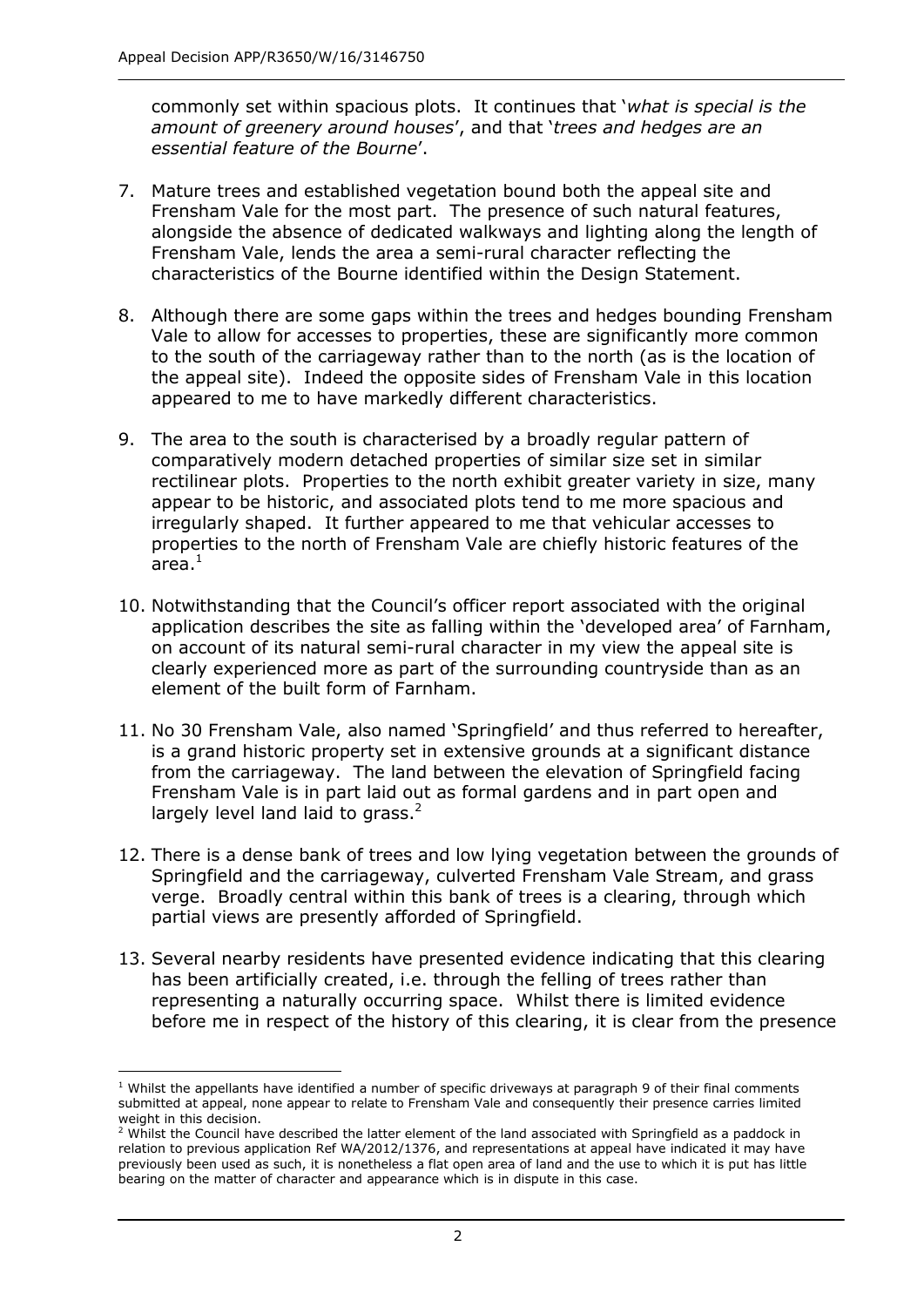of a Tree Preservation Order,  $3$  from the Design Statement, and from representations from interested parties in respect of the proposal that the preservation of trees and the natural qualities of the environment in this location is accorded significant importance locally.

- 14. Conflict with saved policy BE3 '*South Farnham Area of Special Environmental Quality*' of the *Waverley Borough Local Plan 2002* adopted originally in April 2002 (the 'Local Plan') was cited in the Council's decision notice, dated 26 January 2016, given that the appeal site falls within this area. Policy BE3 prevents '*new development for housing*' within this area where, broadly stated, the development would be out-of-keeping or detrimental to the character of the area.
- 15. However the Council explain in their associated officer report that this policy relates exclusively to new housing, and as a consequence it is '*not directly applicable*' to the development proposed via this appeal. Consequently it would not be appropriate to conclude against policy BE3 as to do so would be to apply the policy to circumstances for which it was not originally designed, notwithstanding the Council's contention that its general aims have currency in this case.
- 16. Nevertheless saved policy D1 '*Environmental Implications of Development'* of the Local Plan sets out how the Council will promote and encourage enhancement of the environment, and prevents development where it would harm the visual character and distinctiveness of the locality. Similarly saved policy D4 '*Design and Layout*' of the Local Plan establishes that the Council will seek to ensure that development complements its surroundings and pays due regard to existing site features such as trees. The Design Statement similarly guides that development should reflect the special character of the Bourne.
- 17. The National Planning Policy Framework (the 'Framework') sets out that planning should take account of the different character of different areas, recognise the intrinsic character and beauty of the countryside and establishes that it is proper to seek to reinforce local distinctiveness.<sup>4</sup> *The Planning Practice Guidance* (the 'Guidance') further identifies that trees and semi-natural habitats can make important contributions to the quality and distinctive character of an area.<sup>5</sup>
- 18. Although of some vintage, the relevant provisions of policies D1 and D4 of the Local Plan nevertheless accord with the approach in the Framework and the Guidance, as set out above, and consequently can be accorded due weight.<sup>6</sup> Similarly, although not part of the development plan,<sup>7</sup> as the approach in the Design Statement is consistent with relevant elements of the Framework and Guidance, it can be accorded some weight in this decision.
- 19. The proposal is for a new vehicular access to Springfield from Frensham Vale of curved form, which would be directed initially through the clearing in the bank

j  $3$  Ref 15/11, dated 15 July 2011.

<sup>&</sup>lt;sup>4</sup> At bullet point 5 of paragraph 17 and at paragraph 60 of the Framework.

<sup>5</sup> Reference ID: 26-009-20140306 and 26-020-20140306.

 $6$  In line with paragraph 215 of the Framework.

<sup>7</sup> Notwithstanding the appellants' comment in paragraph 5.6 of their appeal statement, that the '*document intends to form the core strategy*', which is presumably intended to read 'inform' rather than 'form'.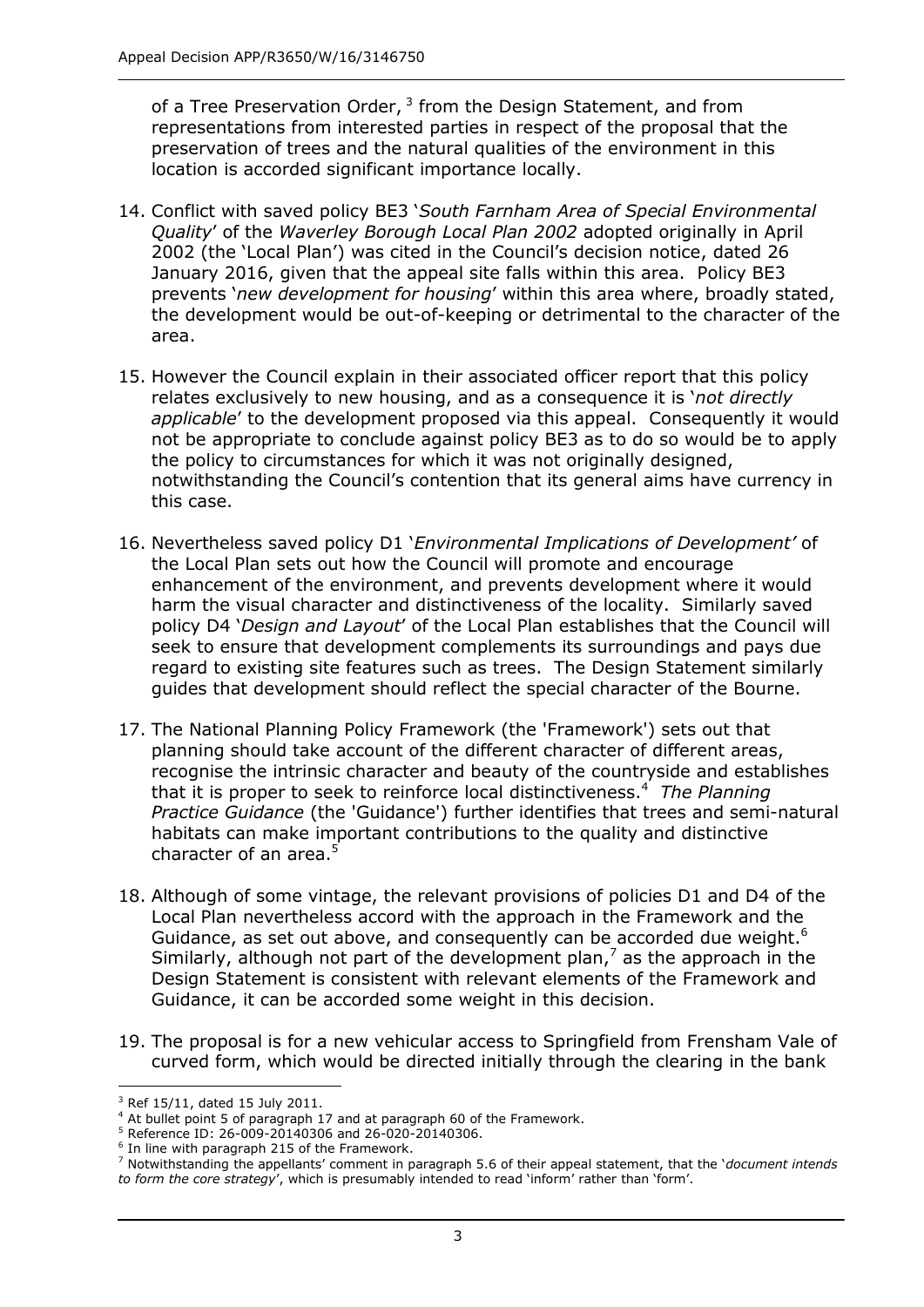of trees described above. The access would measure approximately 3 metres in width and 100 metres in length. It would be constructed of permeable gravelled surface with timber edging aside from an initial tarmacked and slightly raised element abutting the carriageway. Two linear rows of new trees are also proposed which would run from the clearing to Springfield, through which the access would wind.

- 20. The application is supported by an Arboricultural Method Statement (the 'Statement'). $8$  This identifies that the only tree that would be felled to enable the access is a modest holly tree identified as 'T6' therein described as '*of low quality and value*'. The Statement finds that aside from tree T6 '*no pruning of the retained trees is required to permit construction of the proposed development*'. Although the access would run over the root protection area of several trees, Section 5 of the Statement sets out that the construction of hard surfacing in this area will be above soil level and sensitively undertaken to safeguard the wellbeing of those trees.
- 21. Whilst the Tree Preservation Order would remain in place to enable the Council to control any future tree works proposed related to the convenient operation of the access, the proposal will also inevitably entail the clearance of some vegetation and would prevent trees from growing in this location in the future. Whilst tree T6 is towards the rear of the bank of trees as viewed from Frensham Vale, its removal alongside general vegetation clearance would nevertheless result in some degree of greater openness in this location compared to present.
- 22. Although the access proposed cannot in my view reasonably be described as an '*urban form of development*' as the Council suggest, it would inevitably introduce a man-made element in what is presently a largely natural location. The access would not be associated with any boundary features, however in my view it would nonetheless be readily apparent from Frensham Vale and a further stretch of it would be visible through the clearing.
- 23. Whilst the proposal is relatively modest, given the comparative paucity of vehicular accesses to the north of Frensham Vale as identified above, in my view the access would consequently be detrimental to the intrinsic natural character of the immediate area. Many of the existing vehicular accesses from Frensham Vale to nearby properties, particularly to the north thereof, appeared to me to be historic, and in any event the presence of such does not justify inappropriate development in the present.
- 24. I acknowledge that the Framework sets out that it is the purpose of planning to pursue sustainable development, that planning should always seek to secure a good standard of amenity for all existing and future occupants of land and buildings, and emphasis is given to making places better for people.<sup>9</sup> The proposal has clearly been put forward in order to be of benefit to the occupants of Springfield in providing for dedicated and potentially more convenient access

j

<sup>8</sup> *Arboricultural Method Statement*, prepared by David Archer Associates Arboricultural Consultants, dated October 2015, prepared in line with *British Standard 5837:2012, Tress in relation to design, demolition and construction-Recommendations.* There is also further correspondence from David Archer Associates to the Council before me, dated 10 March 2016, which is included at appendix 7 of the appellants' appeal statement.

 $9$  Including at paragraphs 7, 8, bullet point 4 of paragraph 17 and paragraph 56.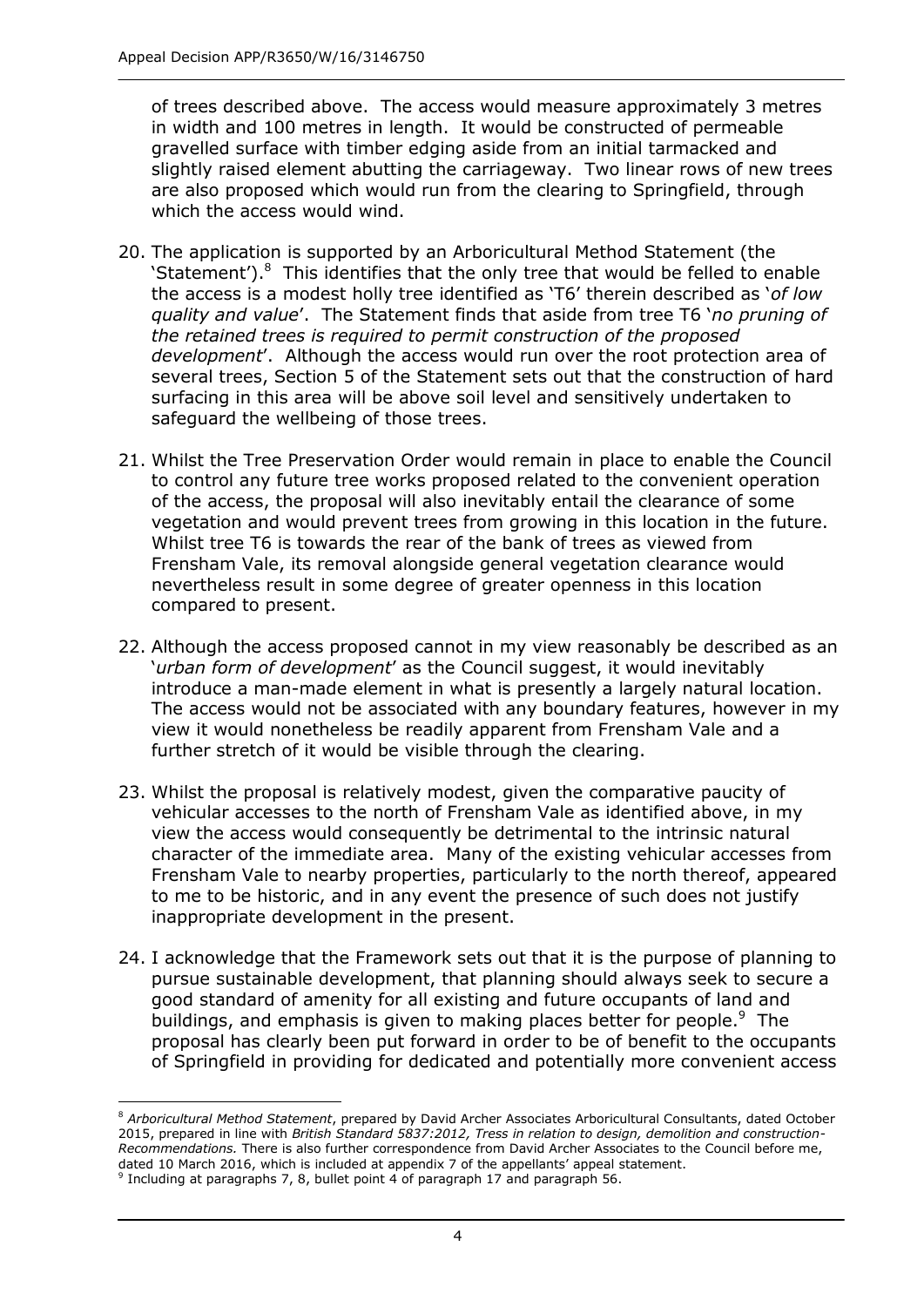than that which presently exists, and I also note that the relevant Highway Authority have no objection to the proposal.

- 25. However, and notwithstanding that there is no planning requirement to demonstrate that such development is inherently 'needed', it is nonetheless material that an existing access to Springfield is already present. Whilst this existing access would be closed off where it reaches the land associated with Springfield beyond that connected with No 32 Frensham Vale which it also serves, the proposal would not be a replacement access but rather an additional access from Frensham Vale. There is no robust evidence before me to indicate that this existing access is unsuitable for continued use in connection with Springfield, nor of alternative options for providing a dedicated access that have been considered and discounted.
- 26. For these reasons I cannot consequently concur with the finding of Petrow Harley, Landscape Architects, that the proposal would not detract from local landscape character.<sup>10</sup> The proposal would result in the addition of a manmade form that would be clearly visible in part and which would reduce, albeit slightly, the presence of trees and vegetation which are an integral part of the natural character of the area, without robust justification in relation to the benefits of the proposal. On this basis the proposal would have a detrimental effect in respect of the character and appearance of the area, and consequently conflict with the relevant provisions of saved policies D1 and D4 of the Local Plan and with relevant elements of the Design Statement, the Framework and the Guidance.

## **Other Matters**

- 27. I have also noted the Council's concerns in respect of the artificial subdivision of the land associated with Springfield that they contend may arise from the proposal, and what they consider to be an incongruous planting proposal for two lines of trees described above. However by virtue of its curved form and the screening provided by existing trees the subdivision of the site would not be readily apparent, and there is moreover nothing before me to indicate that the planting proposed could not be undertaken independently of this proposal without specific consent.
- 28. I have taken into account the representations made by many interested parties in respect of the liability for the development proposed to set a precedent, the potential underlying motivation behind the proposal, and the suggested effects of the proposal in respect of flooding, highway safety, light disturbance and biodiversity. However these matters do not form part of the Council's case and as such they have not influenced my decision.
- 29. The appellants have indicated at paragraph 6.11 of their appeal statement that the Council has not objected to the felling of trees at Nos 28 and 40 Frensham Vale, however there is no information before me about the circumstances relevant to those instances and as such I cannot accord this significant weight. Consequently neither this, nor any other matter, is sufficiently significant so as

j <sup>10</sup> Apparently undated correspondence from Petrow Harley, Landscape Architects, included at Appendix 6 of the appellants' appeal statement.